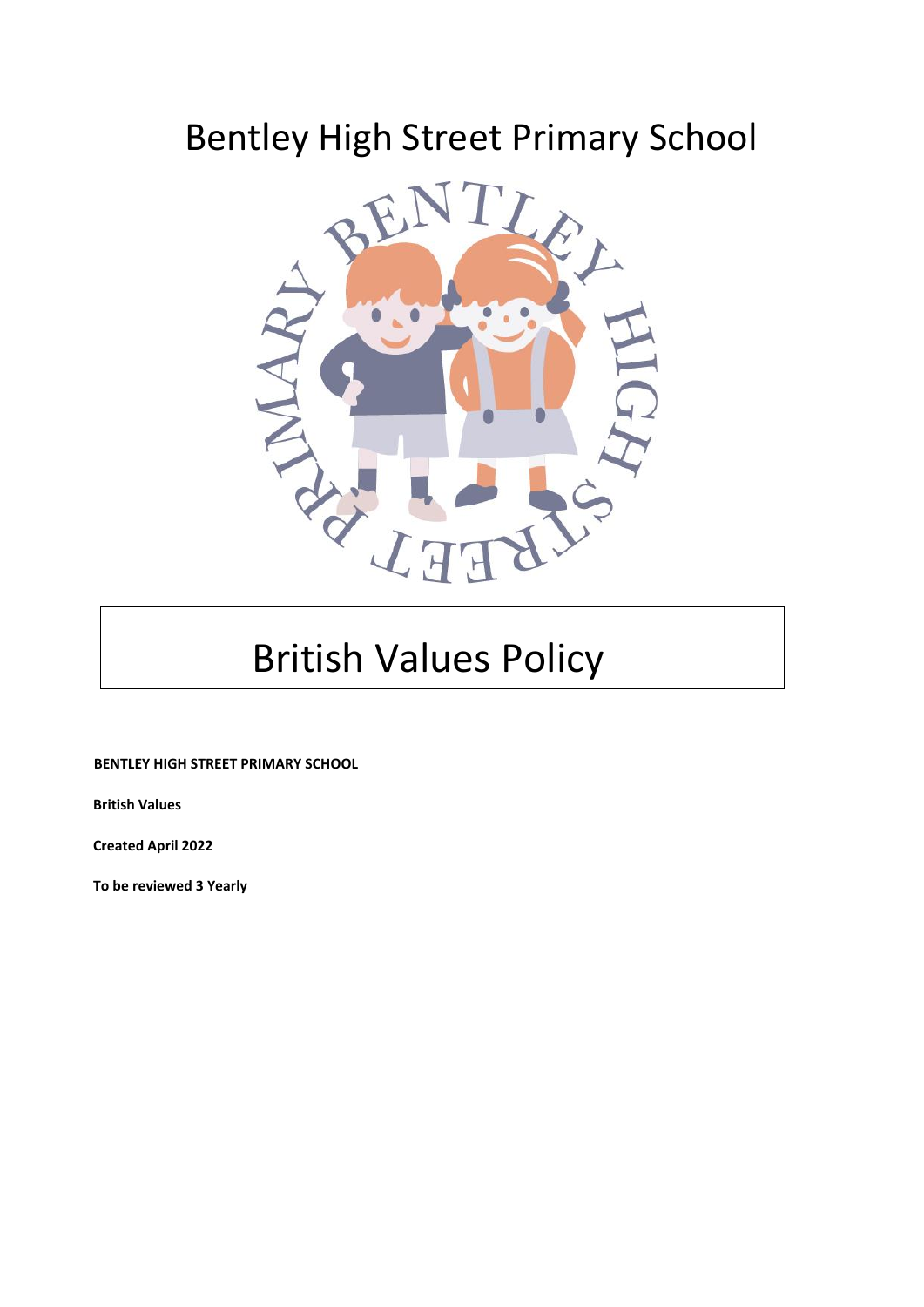### **Bentley High Street Primary School BRITISH VALUES POLICY**

At Bentley High Street Primary School, we are dedicated to ensuring our pupils develop a strong sense of social and moral responsibility, preparing them for life in Modern Britain where, in an ever changing society they understand the importance of and are able to uphold the fundamental British Values of democracy, rule of law, individual liberty and mutual tolerance and respect for others.

Our Curriculum is designed to entwine the British Values within high quality sequences of learning.

#### **DEMOCRACY**

"Develop an understanding of how citizens can influence decision-making through the democratic

process"

Democracy is at the heart of Bentley High Street Primary School's aims and ethos;

Our curriculum promotes values within the academy where all will be treated equally and given equality of opportunity regardless of gender, special needs, disability or race. Staff encourage children to know that their views count, to value each other's views and to talk about their feelings.

School Council - The election of School Council members reflects the British electoral system. Pupils consider the necessary characteristics for an effective student council member and vote using a secret ballot. The Student Council meet regularly to bring suggestions to the table from their peers and make decisions about ways to improve the school for the benefit of all.

Examples of positive changes made are – planning anti- bullying week activities, the reduction in litter and creating a student newsletter.

and charity events as well as learning how to plan, prepare and deliver effective debates that are held at Doncaster Chamber.

#### **RULE OF LAW**

"Develop an appreciation that living under the rule of law protects individuals and is essential for

their wellbeing and safety"

Staff ensure that children understand their own and others' behaviour and its consequences. Students learn to distinguish right from wrong through discussions and the modelling of positive behaviour. These encourage pupils to be kind and helpful, listen carefully, work hard, look after things, be honest and be gentle. Pupils who are observed putting these rules into practise are rewarded by their class teacher and in celebration assemblies.

Pupils are taught the value and reasons behind laws, that they govern and protect us, the responsibilities that this involves, and the consequences when laws are broken.

These values are reinforced in different ways:

- Visits from authorities such as the police and fire service.
- Religious Education, during which rules from different faiths are considered.
- Other curriculum subjects, where there is a need for respect and appreciation of different rules  $-e.g.$  P.E.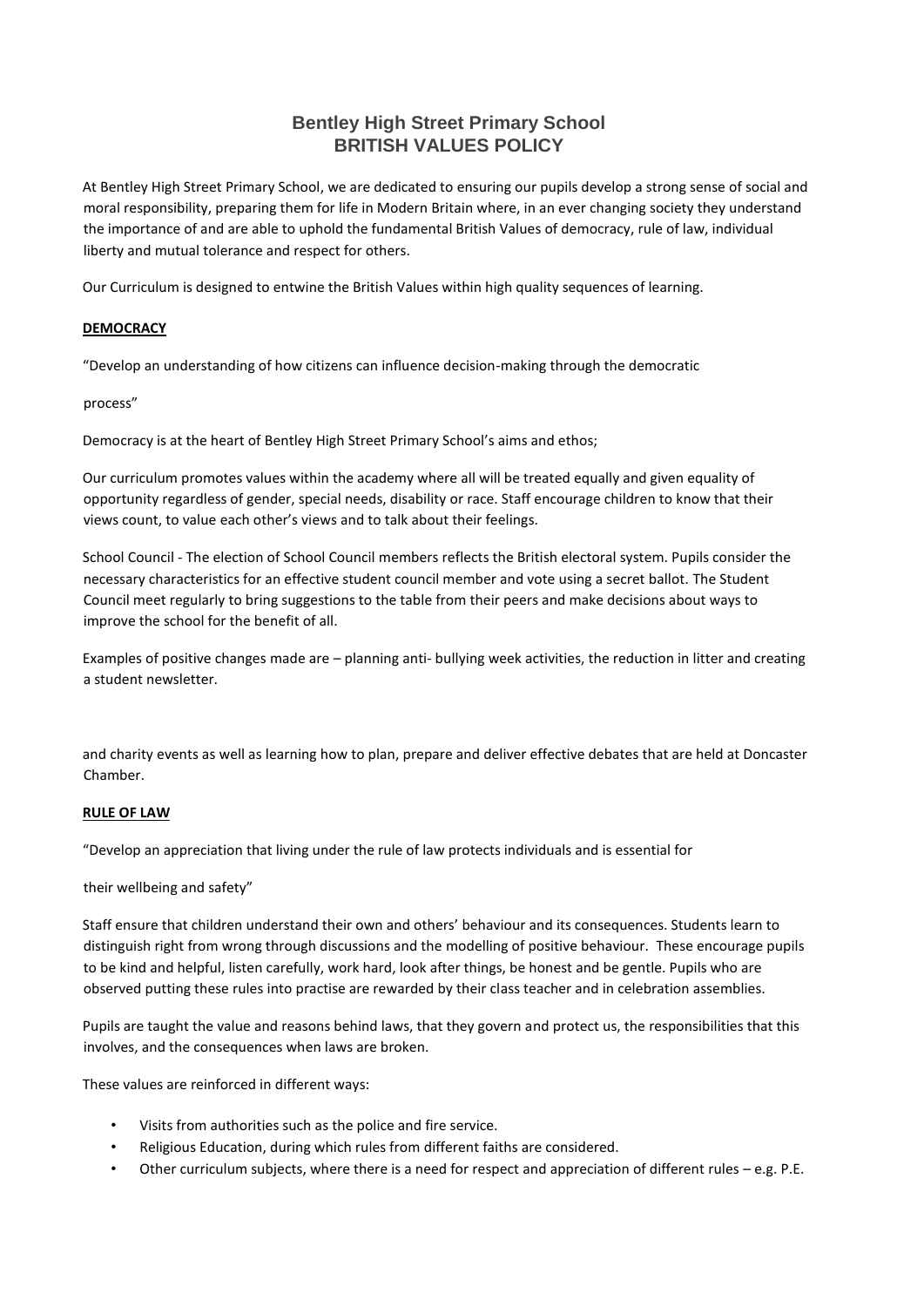#### INDIVIDUAL LIBERTY

"Develop an understanding that the freedom to choose and hold other faiths and beliefs is protected by law"

Staff support all pupils to develop positive self-esteem, self-awareness and self-confidence. Each pupil is supported to become as independent as possible which promote creative cross curricular learning, enabling environments and innovative use of technology. We recognise that pupils have various learning styles and provide opportunities for pupil led learning. We teach pupils ways they can make choices and give them strategies to communicate.

'Teaching and learning will be matched to the appropriate stage of children's physical, mental, social, spiritual, moral and cultural development needs.'

Through reflective learning practices, pupils are encouraged to take ownership of ways they can improve their learning and progress, giving them a sense of personal and social responsibility.

At Bentley High Street Primary School, we take Bullying very seriously. We always take part in antibullying week and make sure building healthy, positive relationships is at the forefront of our jigsaw. Our RE curriculum is designed to support pupil understanding of difference beliefs and how core values run central to religious group and good life practices.

- Peer mentors in the playground provide pupils with a safe place to go at playtimes.
- Peer mentors are encouraged to approach anyone sitting on a bench and ask if they would like to play with or talk to them, ensuring no child is alone if they don't want to be.

#### MUTUAL TOLERANCE AND RESPECT

"Develop an acceptance that other people having different faiths or beliefs (or none) should be accepted and tolerated and should not be subject to prejudice or discrimination."

Inclusion, mutual tolerance and respect are at the heart of Bentley High Street Primary School's aims and ethos:

'This will be a welcoming, friendly, bright and lively, happy place where children feel secure where good behaviour, self respect and respect for others is expected and where they enjoy growing up.'

We believe that each person is respected and valued equally and that their faith, heritage, race, ability or gender valued by all staff and pupils.

Staff aim to enhance pupils understanding and respect for different cultures, faiths and beliefs through our curriculum, examples are;

- Knowledge & Understanding of the World through organising Themed Weeks where we celebrate and enjoy the differences between other countries and cultures. Such as, Careers Week and European day of languages.
- English and ICT where there are opportunities to explore cultures and traditions using a wide range of fiction, non-fiction texts and the internet.
- PSHE, Health and Wellbeing where Jigsaw and Circle Time are important tools for promoting mutual tolerance and respect.
- RE all pupils in school develop knowledge of different faith and feelings of belonging to different groups
- Newsround KS2 pupils engage with world news and develop understand of current affairs beyond their immediate life experiences.